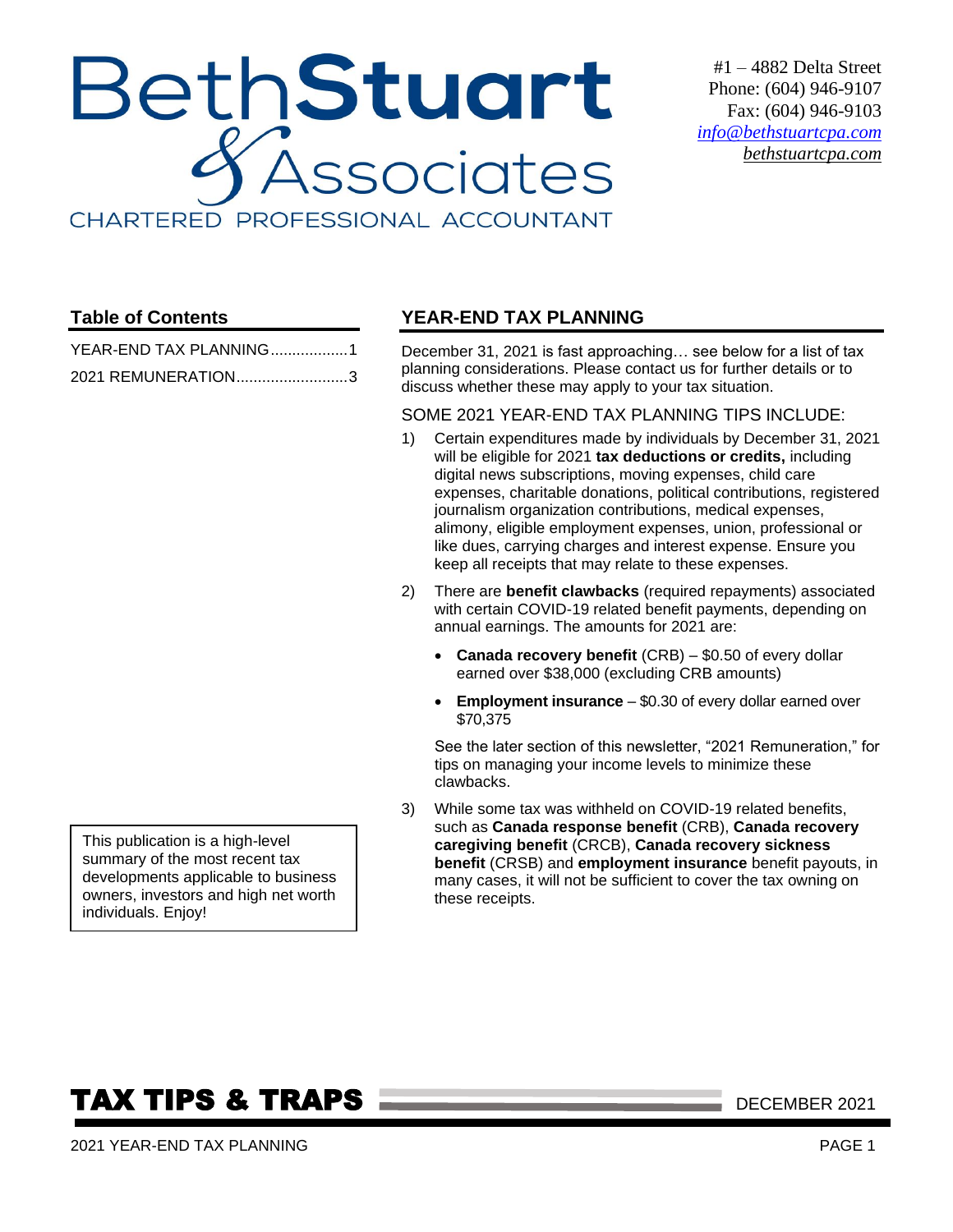- 4) **Some individuals** who received certain COVID-19 benefits in 2020 and whose income was below \$75,000 were effectively provided with a **oneyear extension** to their **personal tax payment deadline**. Individuals who enjoyed this temporary relief should **ensure** that they have the **funds** to **pay** their **2020 and 2021** personal **tax liabilities** when they come due on **April 30, 2022**.
- 5) A senior whose 2021 net income exceeds \$79,845 will lose all, or part, of their **old age security** pension. Senior citizens will also begin to lose their age credit if their net income exceeds \$38,893. Consider limiting income over these amounts, if possible. Another option would be to defer receiving Old Age Security receipts (for up to 60 months) if it would otherwise be eroded due to high-income levels.
- 6) If you own a **business or rental property**, also consider making a **capital asset purchase** by the end of the year. Most capital assets purchased in 2021 will be eligible for an accelerated depreciation deduction. For example, a piece of equipment normally eligible for a 10% deduction in the first year (Class 8) would be entitled to a 30% deduction. This benefit is available even if purchased and made available for use just before year-end.

Some **zero-emission electric vehicles** purchased by businesses may be eligible for a 100% write-off (limited in some cases to the first \$55,000). Alternatively, zero-emission vehicles purchased in 2021 may be eligible for a federal incentive rebate of up to \$5,000.

- 7) Consider **selling non-registered securities**, such as a stock, mutual fund or exchange-traded fund, that has declined in value since it was bought to trigger a capital loss that can offset capital gains in the year. Anti-avoidance rules may apply when selling and buying the same security.
- 8) Consider **restructuring your investment** portfolio to convert non-deductible interest into deductible interest. It may also be possible to convert personal interest expense, such as interest on a house mortgage or personal vehicle, into deductible interest.
- 9) If you have equity investments or loans made to a Canadian small business that has become insolvent or bankrupt, an **allowable business investment loss** (ABIL) may be available. For loans to corporations to be eligible, the borrower must act at arm's length. ABILs can be used to offset income beyond capital gains, such as interest, business or employment income.
- 10) If a **commercial debt** you owe (generally a business loan) has **been forgiven**, special rules apply that may result in additional taxes or other adjustments to the tax return.
- 11) You have until Tuesday, March 1, 2022, to make tax-deductible **registered retirement savings plan** (RRSP) contributions for the 2021 year. This may also assist in managing income for the year to avoid a clawback of Canada recovery benefit (CRB) payouts. Also, consider the higher income earning individual contributing to their spouse's RRSP via a "spousal RRSP" for greater tax savings.
- 12) Individuals 18 years of age and older may deposit up to \$6,000 into a **tax-free savings account** in 2021. An additional \$6,000 may be contributed starting on January 1, 2022. Consider a catch-up contribution if you have not contributed the maximum amounts for prior years. An individual's contribution room can be found online on CRA's My Account.
- 13) A **Canada education savings grant** for registered education savings plan (RESP) contributions equal to 20% of annual contributions for children (maximum \$500 per child per year) is available. In addition, lower-income families may be eligible to receive a Canada Learning Bond.
- 14) A **registered disability savings plan** (RDSP) may be established for a person who is under the age of 60 and eligible for the disability tax credit. Non-deductible contributions to a lifetime maximum of \$200,000 are permitted. Grants, bonds and investment income earned in the plan are included in the beneficiary's income when paid out of the RDSP.
- 15) **Canada pension plan** (CPP) receipts may be **split** between spouses aged 65 or over (application to CRA is required). Also, it may be advantageous to apply to receive CPP early (age 60-65) or late (age 65-70).

## **TAX TIPS & TRAPS DECEMBER 2021**

2021 YEAR-END TAX PLANNING PAGE 2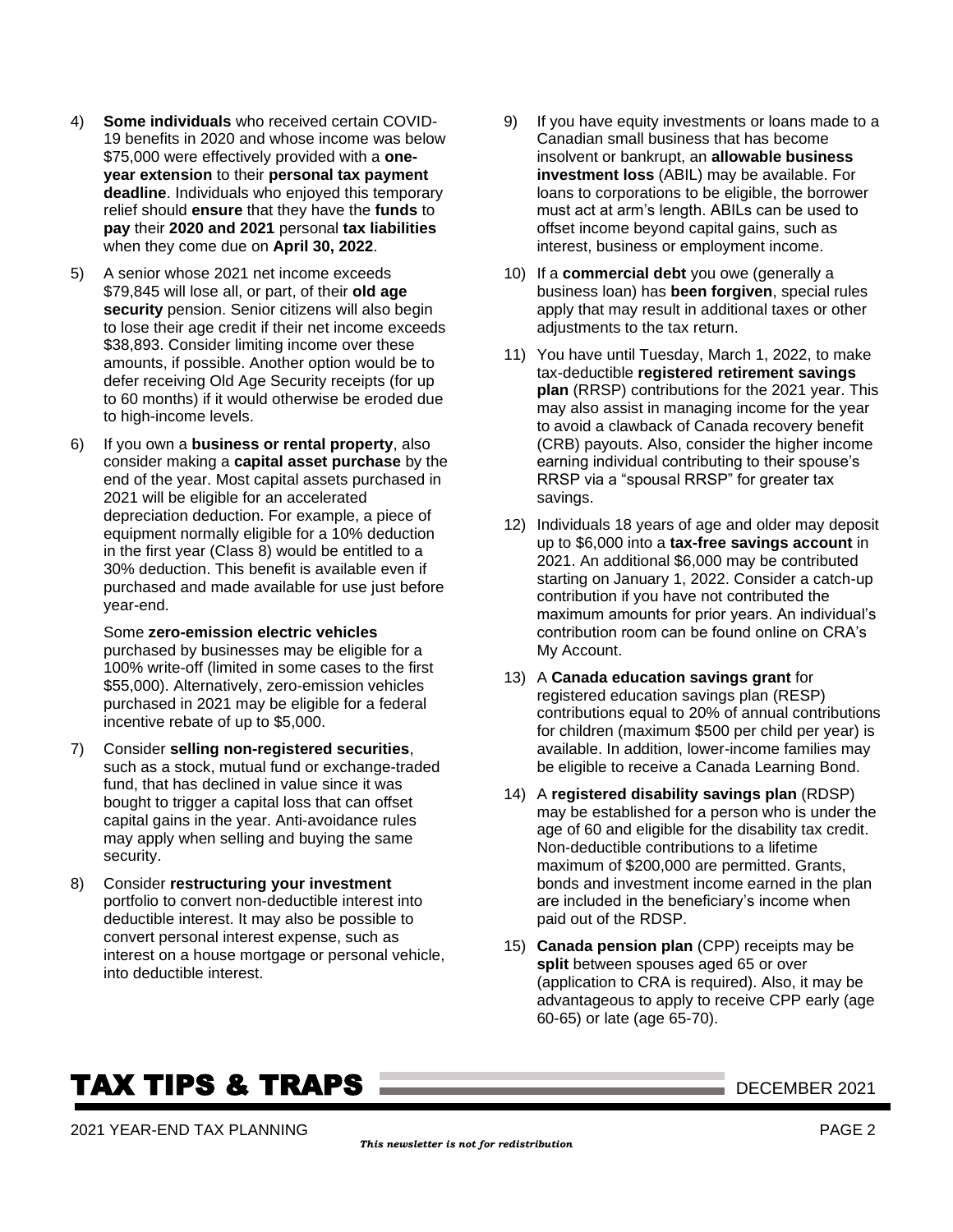16) Are you a **U.S. resident, citizen or green card holder**? Consider U.S. filing obligations with regards to income and financial asset holdings. Filing obligations may also apply if you were born in the U.S.

Information exchange agreements have increased the flow of information between CRA and the IRS. Collection agreements enable CRA to collect amounts on behalf of the IRS.

17) If income, forms or elections have been missed in the past, a **voluntary disclosure** to CRA may be available to avoid penalties.

#### <span id="page-2-0"></span>2021 REMUNERATION

Higher personal income levels are taxed at higher personal rates, while lower levels are taxed at lower rates. Therefore, individuals may want to, where possible, adjust income out of high-income years and into low-income years. This is particularly useful if the taxpayer is expecting a large fluctuation in income due to, for example, an impending

- maternity/paternity leave;
- large bonus/dividend; or
- sale of a company or investment assets.

In addition to increases in marginal tax rates, individuals should consider other costs of additional income. For example, an individual with a child may receive reduced Canada child benefit (CCB) payments. Likewise, excessive personal income may reduce receipts of OAS, GIS, GST/HST credit and other provincial/ territorial programs.

There are a variety of ways to smooth income over several years to ensure an individual is maximizing access to the lowest marginal tax rates. For example,

- Taking more, or less, earnings out of the company (in respect of owner-managed companies).
- Realizing investments with a capital gain/loss.
- Deciding whether to claim RRSP contributions made in the current year or carry forward the contributions.
- Withdrawing funds from an RRSP to increase income. However, care should be given to the loss in the RRSP room based on the withdrawal.
- Deciding on whether or not to claim CCA on assets used to earn rental/business income.

Dividends paid out to shareholders of a corporation that do not "meaningfully contribute" to the business may result in higher taxes due to the "tax on split income" rules.

Year-end planning considerations not specifically related to changes in income levels and marginal tax rates include:

1) **Corporate earnings** in excess of personal requirements could be **left in the company** to obtain a tax deferral (the personal tax is paid when cash is withdrawn from the company).

The effect on the "qualified small business corporation" status should be reviewed before selling the shares where large amounts of capital have accumulated. In addition, changes that may limit access to the small business deduction where significant corporate passive investment income is earned should be reviewed.

- 2) If dividends are paid out of a struggling business with a tax debt that cannot be paid, the recipient could be held **liable for a portion of the corporation's tax debt**, not exceeding the value of the dividend (Section 160 assessments).
- 3) Year-end **bonuses** can affect the business' **Canada emergency wage subsidy** (CEWS) and **Canada recovery hiring program** (CRHP) and the recipient's **Canada recovery benefit** (CRB). If the bonus partially relates to a claim period, it could increase entitlement to CEWS or CRHP. On the other hand, it could clawback your CRB claim if it pushes your annual net income (excluding CRB) above \$38,000.
- 4) Individuals that wish to contribute to the **CPP or an RRSP** may require a salary to generate "earned income." RRSP contribution room increases by 18% of the previous years' "earned income" up to a yearly prescribed maximum (\$27,830 for 2021; \$29,210 for 2022).
- 5) Dividend income, as opposed to a salary, will reduce an individual's cumulative **net investment loss** balance, thereby potentially providing greater access to the capital gain exemption.
- 6) Consider paying taxable dividends to obtain a refund from the "**refundable dividend tax on hand**" account in the corporation. The refund amount may be restricted if "eligible" dividends are paid. Eligible dividends are subject to lower personal tax rates.

### **TAX TIPS & TRAPS DECEMBER 2021**

2021 YEAR-END TAX PLANNING PAGE 3